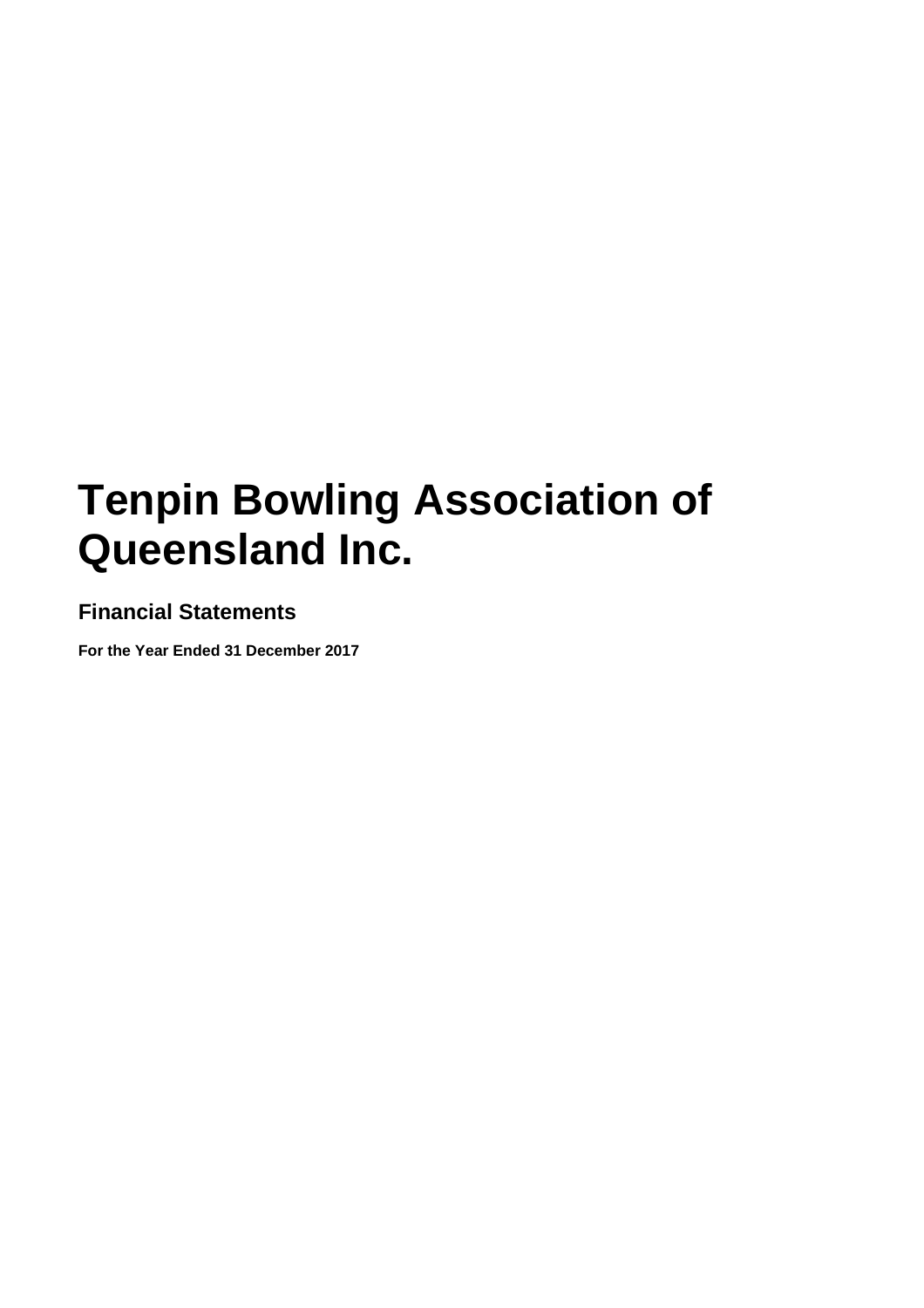# **Contents**

**For the Year Ended 31 December 2017**

| <b>Financial Statements</b>           |    |
|---------------------------------------|----|
| Statement of Profit or Loss           |    |
| Statement of Assets and Liabilities   | 2  |
| Statement of Changes in Equity        | 3  |
| <b>Statement of Cash Flows</b>        | 4  |
| Notes to the Financial Statements     | 5  |
| Statement by Members of the Committee | 9  |
| Independent Audit Report              | 10 |

Page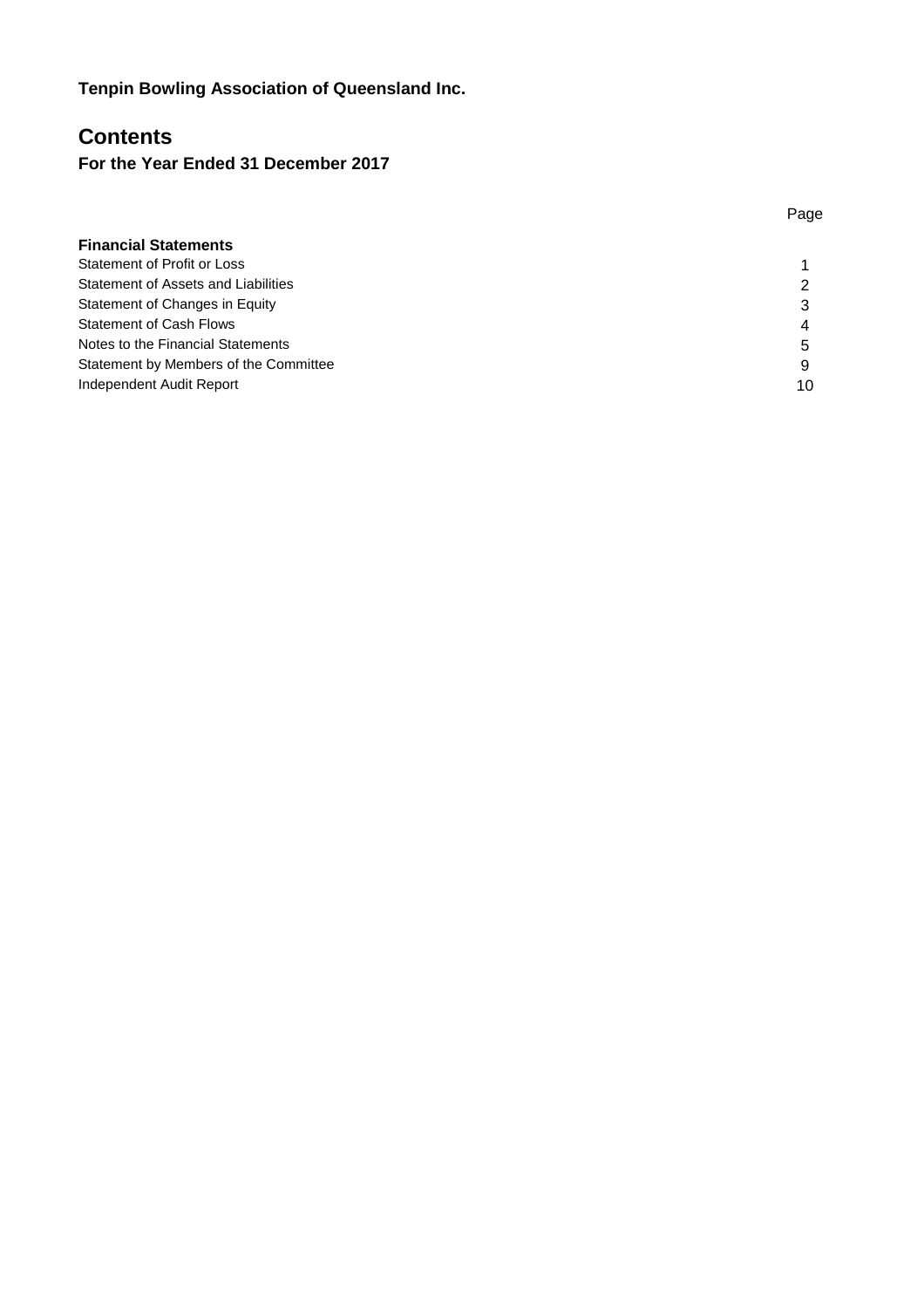# **Statement of Profit or Loss**

# **For the Year Ended 31 December 2017**

|                                  | 2017      | 2016    |
|----------------------------------|-----------|---------|
|                                  | \$        | \$      |
| <b>Income</b>                    |           |         |
| Administration income            | 4,152     | 2,773   |
| Equipment sales                  | 67,766    | 84,514  |
| Interest received                | 5,618     | 7,264   |
| Membership                       | 20,000    | 20,000  |
| SRQ state funding                | 202,300   | 202,300 |
| State development and events     | 30,689    | 72,114  |
| State team income                | 278,147   | 234,974 |
| Sundry income                    |           | 226     |
|                                  | 608,672   | 624,165 |
| <b>Expenditure</b>               |           |         |
| Administration expenses          | 25,080    | 27,889  |
| Committee expenses               | 5,860     | 15,398  |
| Cost of goods sold               | 29,902    | 37,545  |
| Employee entitlements            | 218,887   | 187,378 |
| Occupancy costs                  | 10,785    | 10,137  |
| Postage, printing and stationery | 5,824     | 7,529   |
| State development and team       |           |         |
| expenses                         | 354,455   | 267,016 |
| Sundry expenses                  | 21,190    | 10,127  |
| Telephone and fax                | 2,570     | 2,765   |
|                                  | 674,553   | 565,784 |
| Pofit/(loss) for the year        | (65, 881) | 58,381  |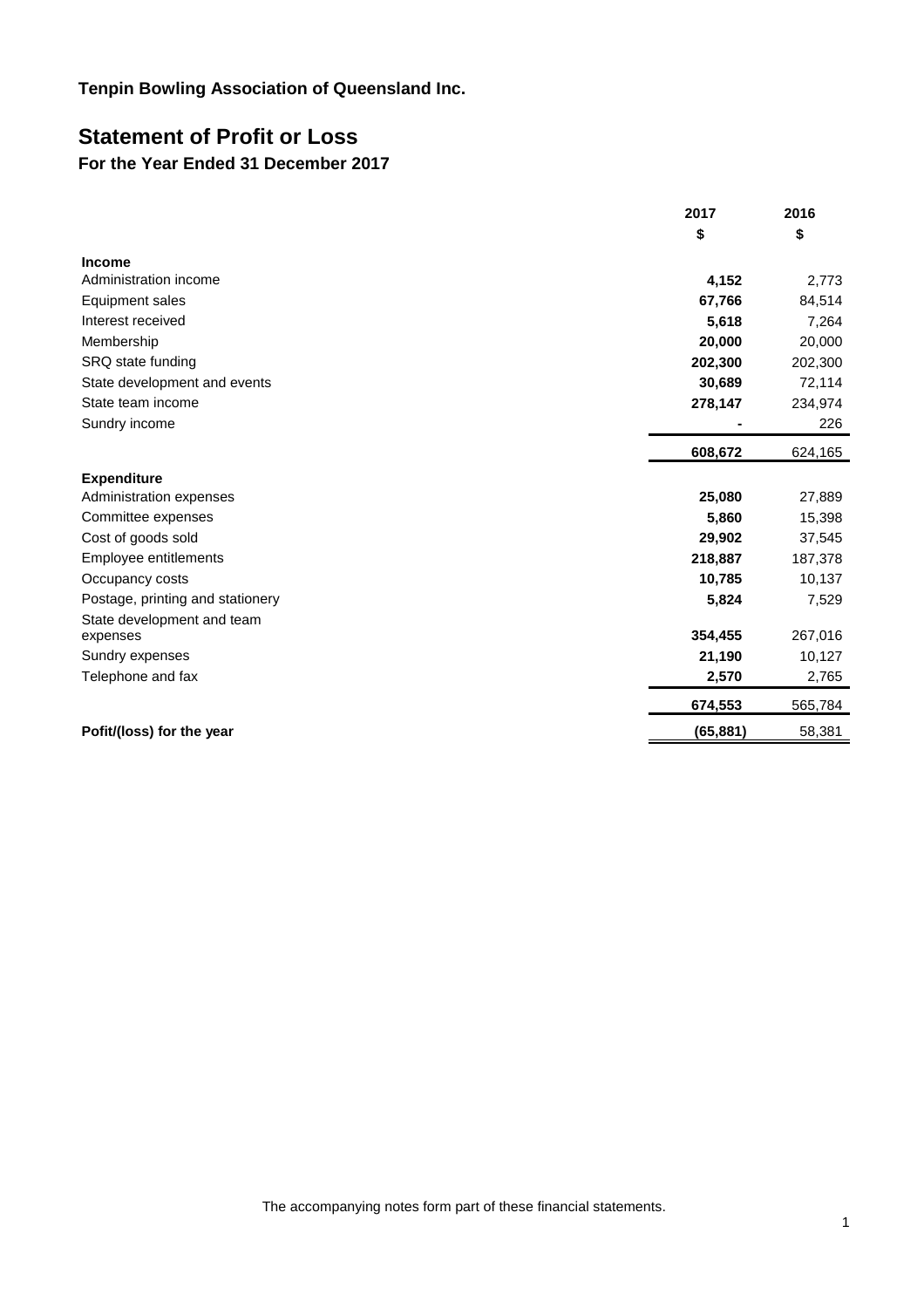# **Statement of Assets and Liabilities**

**31 December 2017**

|                                  |                | 2017    | 2016    |
|----------------------------------|----------------|---------|---------|
|                                  | <b>Note</b>    | \$      | \$      |
| <b>ASSETS</b>                    |                |         |         |
| <b>CURRENT ASSETS</b>            |                |         |         |
| Cash and cash equivalents        | 4              | 305,429 | 348,547 |
| Trade and other receivables      | 5              | 19,715  | 27,749  |
| Inventories                      | 6              | 78,214  | 68,383  |
| Other assets                     |                | 2,271   | 2,138   |
| <b>TOTAL CURRENT ASSETS</b>      |                | 405,629 | 446,817 |
| <b>NON-CURRENT ASSETS</b>        |                |         |         |
| <b>TOTAL ASSETS</b>              |                | 405,629 | 446,817 |
| <b>LIABILITIES</b>               |                |         |         |
| <b>CURRENT LIABILITIES</b>       |                |         |         |
| Trade and other payables         | $\overline{7}$ | 44,795  | 41,815  |
| Employee benefits                | 8              | 74,468  | 57,947  |
| Other accruals                   |                |         | 1,400   |
| <b>TOTAL CURRENT LIABILITIES</b> |                | 119,263 | 101,162 |
| <b>NON-CURRENT LIABILITIES</b>   |                |         |         |
| Employee benefits                | 8              | 6,593   |         |
| <b>TOTAL NON-CURRENT</b>         |                |         |         |
| <b>LIABILITIES</b>               |                | 6,593   |         |
| <b>TOTAL LIABILITIES</b>         |                | 125,856 | 101,162 |
| <b>NET ASSETS</b>                |                | 279,773 | 345,655 |
|                                  |                |         |         |
| <b>MEMBERS' FUNDS</b>            |                |         |         |
| <b>Retained profits</b>          |                | 279,773 | 345,655 |
| <b>TOTAL MEMBERS' FUNDS</b>      |                | 279,773 | 345,655 |
|                                  |                |         |         |

The accompanying notes form part of these financial statements.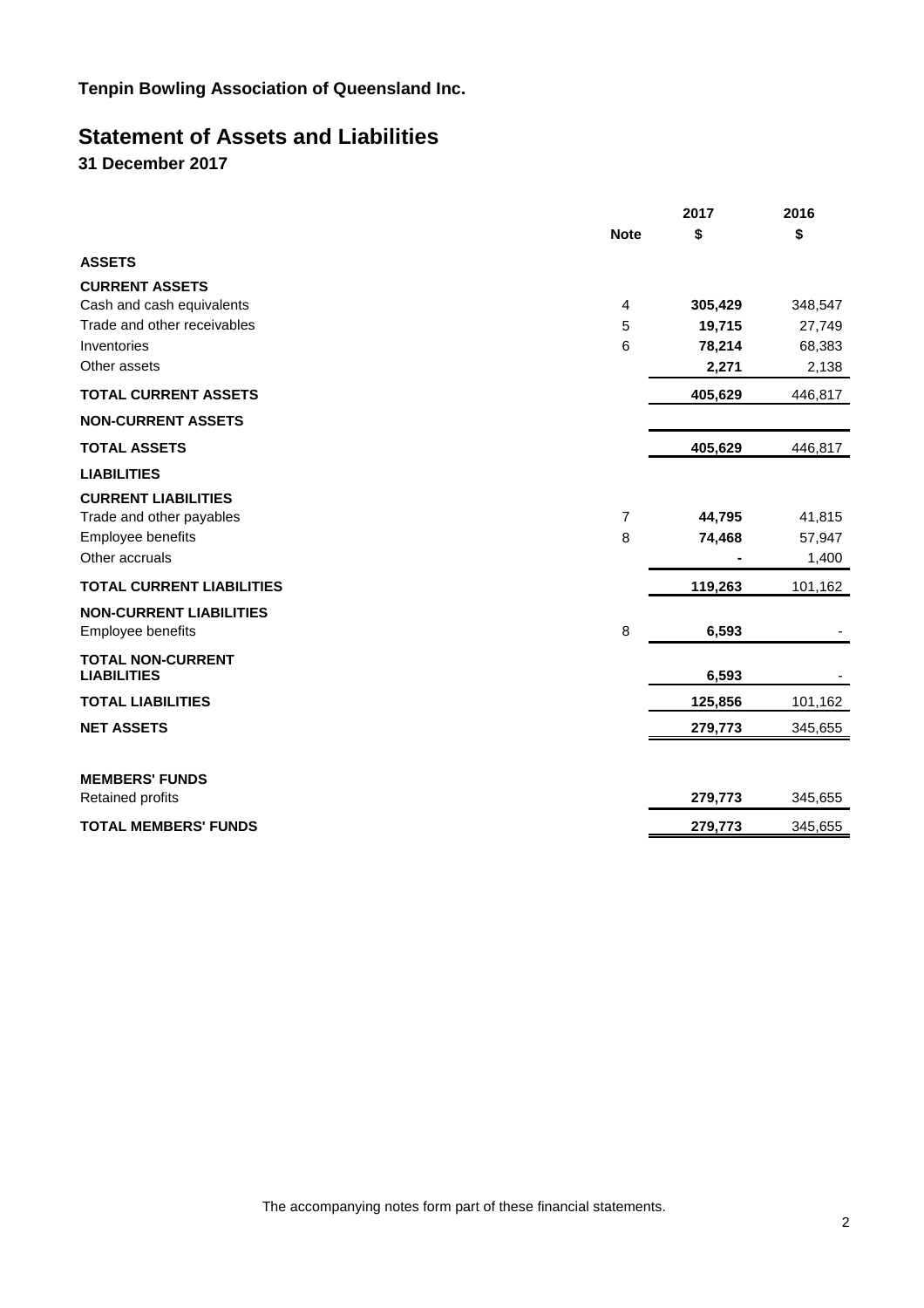# **Statement of Changes in Equity**

**For the Year Ended 31 December 2017 2017**

|                                    | <b>Retained</b><br><b>Earnings</b> | <b>Total</b> |
|------------------------------------|------------------------------------|--------------|
|                                    | \$                                 | \$           |
| <b>Balance at 1 January 2017</b>   | 345,655                            | 345,655      |
| Loss for the year                  | (65, 882)                          | (65, 882)    |
| <b>Balance at 31 December 2017</b> | 279,773                            | 279,773      |
| 2016                               |                                    |              |
|                                    | <b>Retained</b><br><b>Earnings</b> | <b>Total</b> |
|                                    | \$                                 | \$           |
| <b>Balance at 1 January 2016</b>   | 287,274                            | 287.274      |

Profit for the year 58,381 58,381

**Balance at 31 December 2016** 345,655 345,655 345,655

The accompanying notes form part of these financial statements.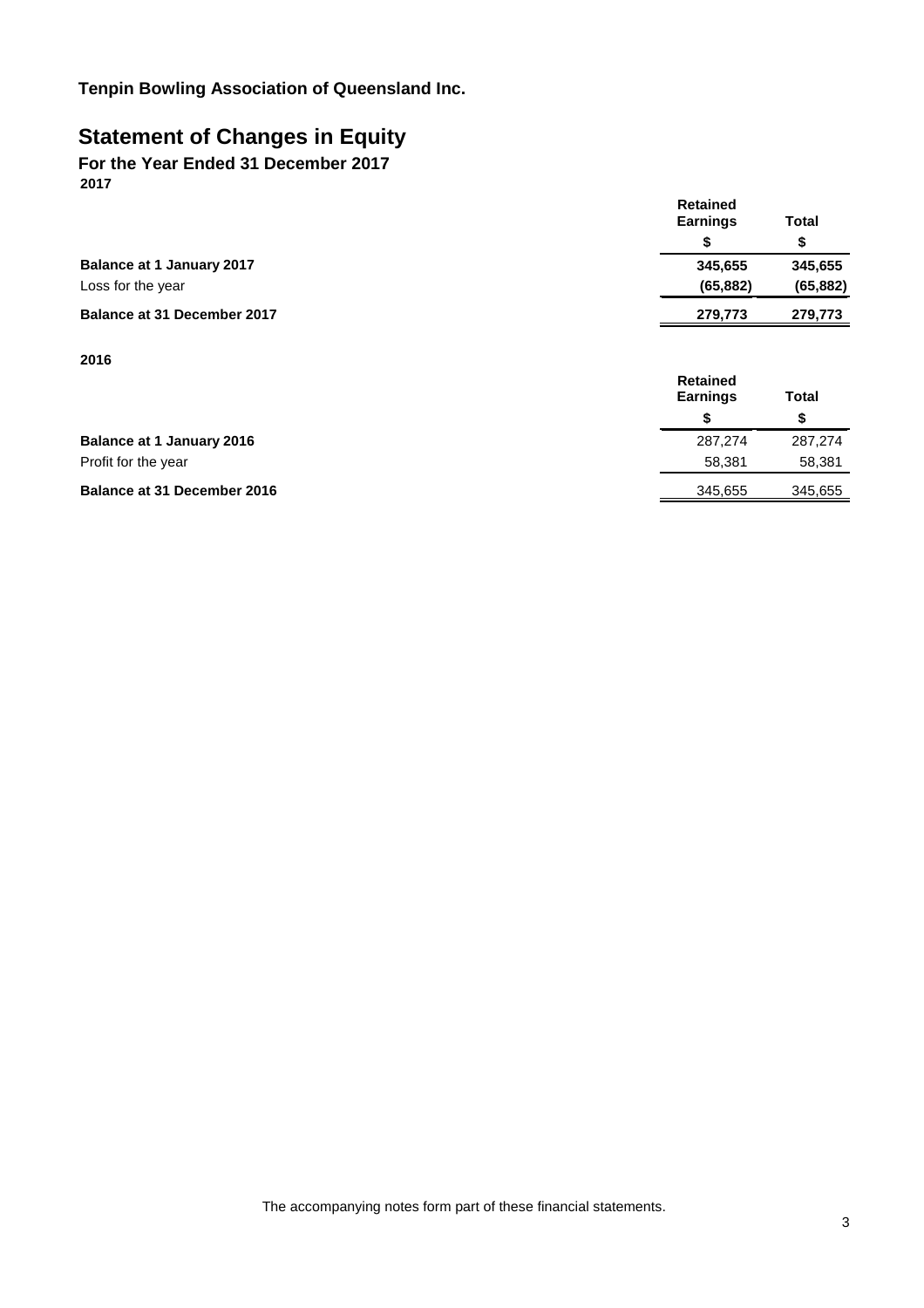# **Statement of Cash Flows**

# **For the Year Ended 31 December 2017**

|                                                              |             | 2017       | 2016       |
|--------------------------------------------------------------|-------------|------------|------------|
|                                                              | <b>Note</b> | \$         | \$         |
| <b>CASH FLOWS FROM OPERATING</b><br><b>ACTIVITIES:</b>       |             |            |            |
| Receipts from customers                                      |             | 611,088    | 622,130    |
| Payments to suppliers and<br>employees                       |             | (659, 823) | (588, 075) |
| Interest received                                            |             | 5,618      | 7,264      |
| Net cash provided by/(used in)<br>operating activities       |             | (43, 117)  | 41,319     |
| <b>CASH FLOWS FROM INVESTING</b>                             |             |            |            |
| <b>ACTIVITIES:</b>                                           |             |            |            |
| <b>CASH FLOWS FROM FINANCING</b><br><b>ACTIVITIES:</b>       |             |            |            |
| Net increase/(decrease) in cash and<br>cash equivalents held |             | (43, 117)  | 41,319     |
| Cash and cash equivalents at<br>beginning of year            |             | 348,547    | 307,228    |
| Cash and cash equivalents at end of<br>financial year        | 4           | 305,430    | 348,547    |

The accompanying notes form part of these financial statements.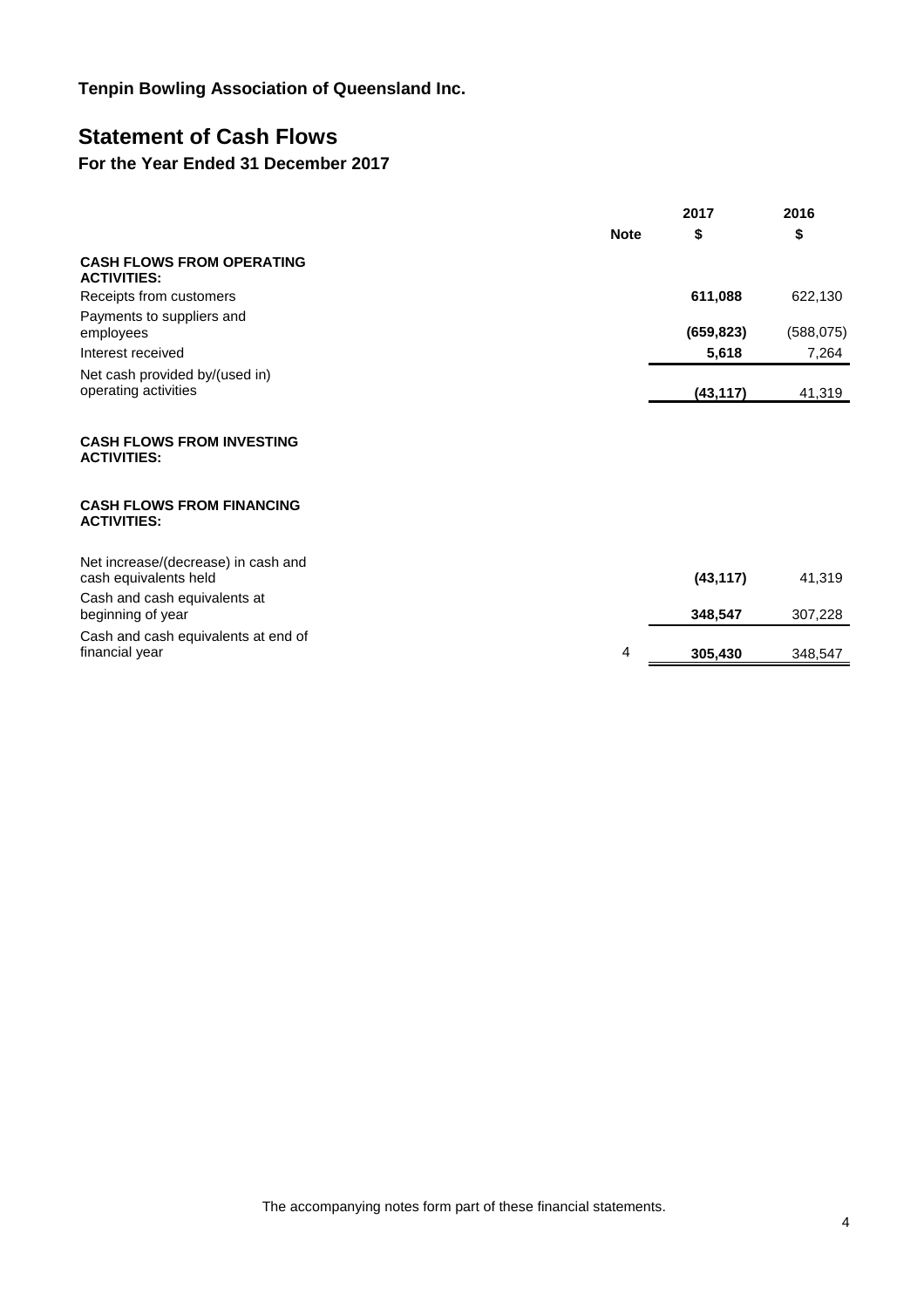# **Notes to the Financial Statements For the Year Ended 31 December 2017**

The financial statements cover Tenpin Bowling Association of Queensland Inc. as an individual entity. Tenpin Bowling Association of Queensland Inc. is a not-for-profit Association incorporated in Queensland under the *Associations Incorporation Act (QLD) 1981 (as amended by the Associations Incorporation and Other Legislation Amendment Act (QLD) 2007)* ('the Act').

The functional and presentation currency of Tenpin Bowling Association of Queensland Inc. is Australian dollars.

Comparatives are consistent with prior years, unless otherwise stated.

#### **1 Basis of Preparation**

In the opinion of the Committee of Management, the Association is not a reporting entity since there are unlikely to exist users of the financial statements who are not able to command the preparation of reports tailored so as to satisfy specifically all of their information needs. These special purpose financial statements have been prepared to meet the reporting requirements of the Act.

The financial statements have been prepared in accordance with the recognition and measurement requirements of the Australian Accounting Standards and Accounting Interpretations, and the disclosure requirements of AASB 101 *Presentation of Financial Statements*, AASB 107 *Statement of Cash Flows*, AASB 108 *Accounting Policies*, *Changes in Accounting Estimates and Errors* and AASB 1054 *Australian Additional Disclosures*.

### **2 Summary of Significant Accounting Policies**

#### **(a) Income Tax**

The Association is exempt from income tax under Division 50 of the *Income Tax Assessment Act 1997*.

#### **(b) Revenue and other income**

Revenue is recognised when the amount of the revenue can be measured reliably, it is probable that economic benefits associated with the transaction will flow to the Association and specific criteria relating to the type of revenue as noted below, has been satisfied.

Revenue is measured at the fair value of the consideration received or receivable and is presented net of returns, discounts and rebates.

#### **Grant revenue**

Grant revenue is recognised in the statement of profit or loss when the entity obtains control of the grant, it is probable that the economic benefits gained from the grant will flow to the entity and the amount of the grant can be measured reliably.

When grant revenue is received whereby the entity incurs an obligation to deliver economic value directly back to the contributor, this is considered a reciprocal transaction and the grant revenue is recognised in the statement of assets and liabilities as a liability until the service has been delivered to the contributor, otherwise the grant is recognised as income on receipt.

Tenpin Bowling Association of Queensland Inc. receives non-reciprocal contributions of assets from the government and other parties for zero or a nominal value. These assets are recognised at fair value on the date of acquisition in the statement of assets and liabilities, with a corresponding amount of income recognised in the statement of profit or loss.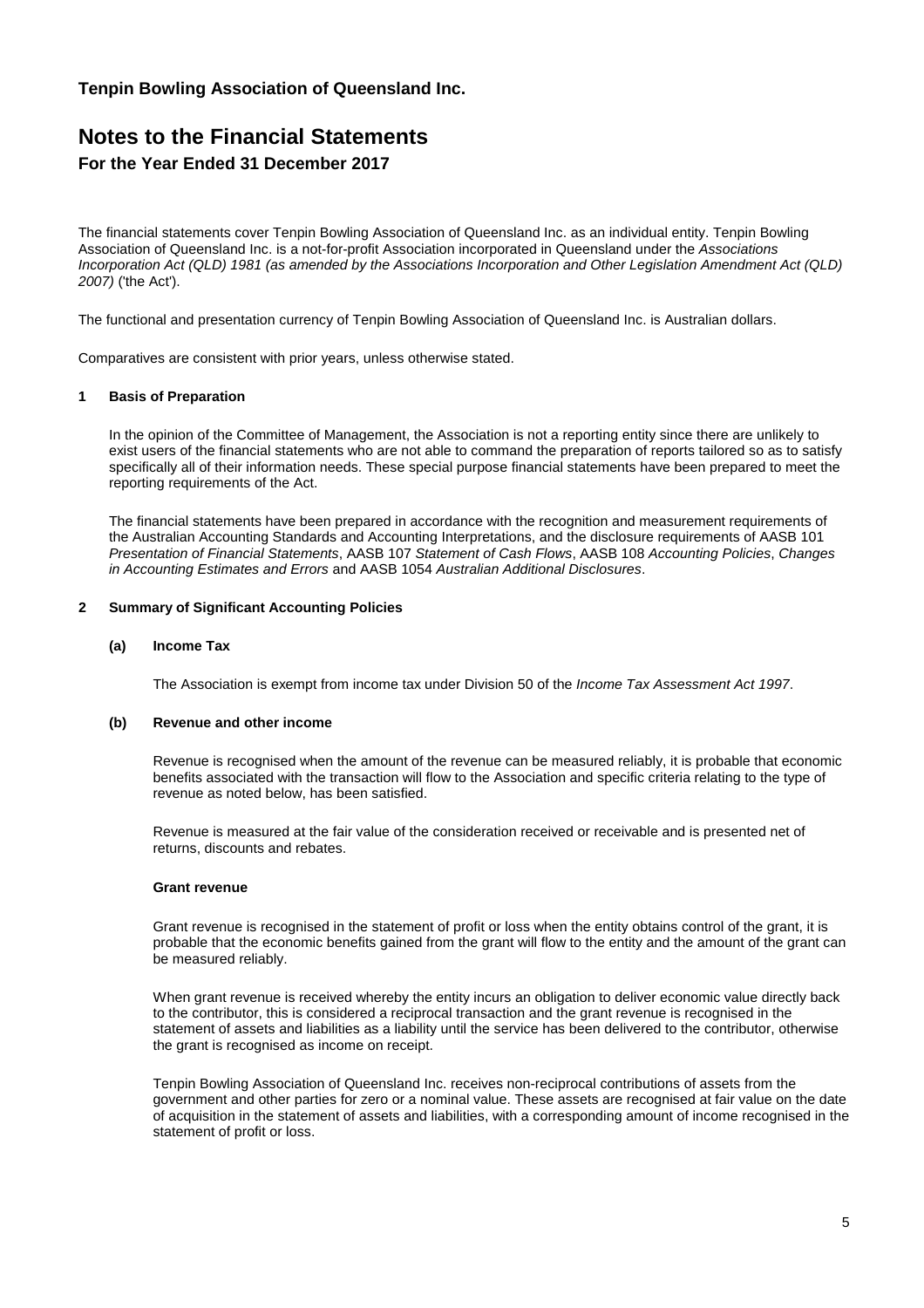# **Notes to the Financial Statements**

**For the Year Ended 31 December 2017**

# **2 Summary of Significant Accounting Policies**

### **(b) Revenue and other income**

### **Interest revenue**

Interest is recognised using the effective interest method.

### **Other income**

Other income is recognised on an accruals basis when the Association is entitled to it.

### **(c) Goods and services tax (GST)**

Revenue, expenses and assets are recognised net of the amount of goods and services tax (GST), except where the amount of GST incurred is not recoverable from the Australian Taxation Office (ATO).

Receivables and payable are stated inclusive of GST.

Cash flows in the statement of cash flows are included on a gross basis and the GST component of cash flows arising from investing and financing activities which is recoverable from, or payable to, the taxation authority is classified as operating cash flows.

### **(d) Inventories**

Inventories are measured at the lower of cost and net realisable value. Cost of inventory is determined using the first-in-first-out basis and is net of any rebates and discounts received. Net realisable value is estimated using the most reliable evidence available at the reporting date and inventory is written down through an obsolescence provision if necessary.

# **(e) Cash and cash equivalents**

Cash and cash equivalents comprises cash on hand, demand deposits and short-term investments which are readily convertible to known amounts of cash and which are subject to an insignificant risk of change in value.

# **(f) Employee benefits**

Provision is made for the Association's liability for employee benefits arising from services rendered by employees to the end of the reporting period. Employee benefits that are expected to be wholly settled within one year have been measured at the amounts expected to be paid when the liability is settled.

Employee benefits expected to be settled more than one year after the end of the reporting period have been measured at the present value of the estimated future cash outflows to be made for those benefits. In determining the liability, consideration is given to employee wage increases and the probability that the employee may satisfy vesting requirements..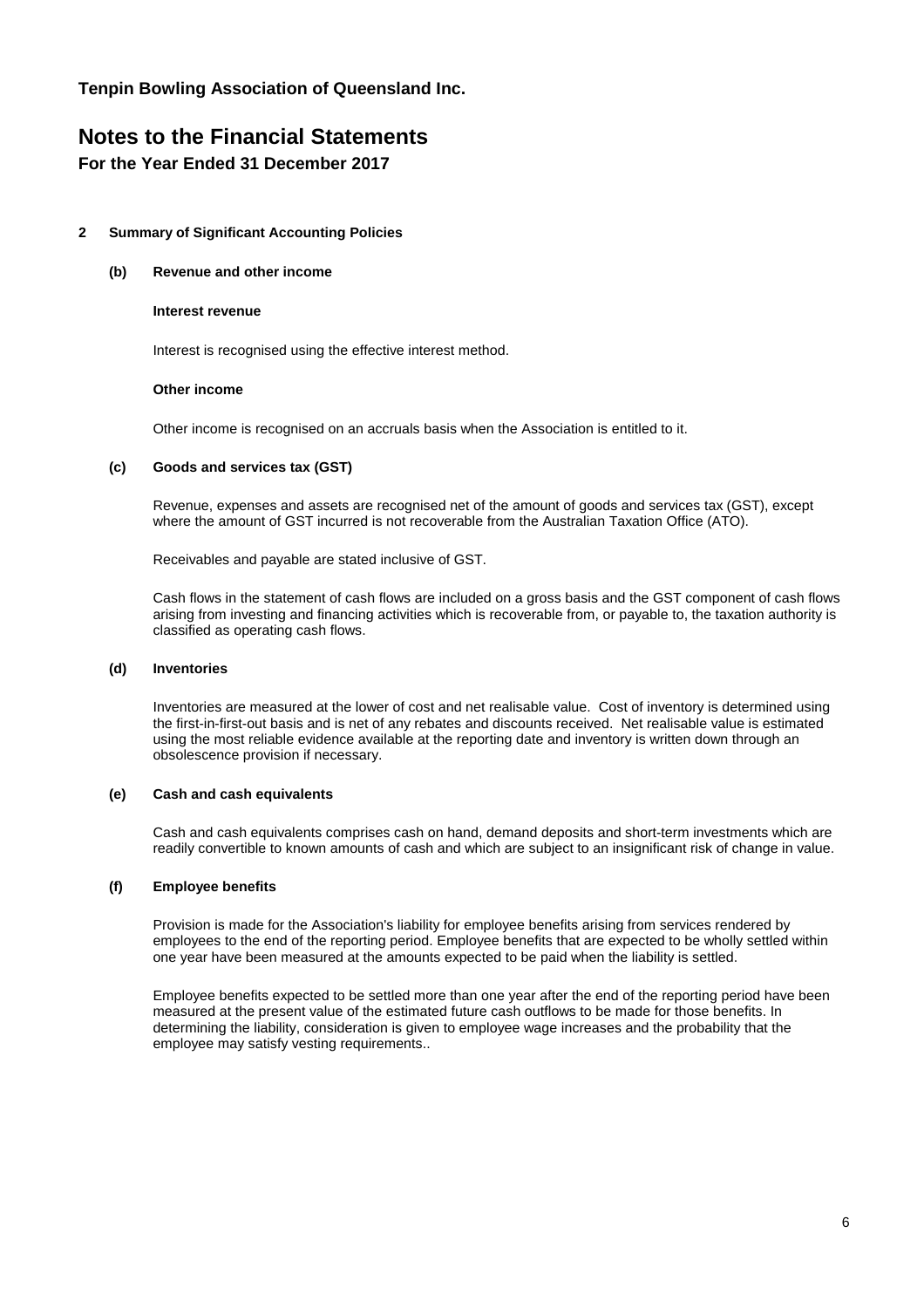# **Notes to the Financial Statements**

# **For the Year Ended 31 December 2017**

# **3 Critical Accounting Estimates and Judgments**

The directors make estimates and judgements during the preparation of these financial statements regarding assumptions about current and future events affecting transactions and balances.

These estimates and judgements are based on the best information available at the time of preparing the financial statements, however as additional information is known then the actual results may differ from the estimates.

The significant estimates and judgements made have been described below.

### **Key estimates - receivables**

The receivables at reporting date have been reviewed to determine whether there is any objective evidence that any of the receivables are impaired. An impairment provision is included for any receivable where the entire balance is not considered collectible. The impairment provision is based on the best information at the reporting date.

### **4 Cash and Cash Equivalents**

|                                         | 2017      | 2016      |
|-----------------------------------------|-----------|-----------|
|                                         | \$        | \$        |
| Cash at bank and in hand                | 152,858   | 200,059   |
| <b>Term Deposit</b>                     | 152,571   | 148,488   |
|                                         | 305,429   | 348,547   |
|                                         |           |           |
| 5<br><b>Trade and Other Receivables</b> |           |           |
|                                         | 2017      | 2016      |
|                                         | \$        | \$        |
| <b>CURRENT</b>                          |           |           |
| Trade receivables                       | 41,723    | 36,135    |
| Provision for impairment                | (34, 133) | (24, 725) |
|                                         | 7,590     | 11,410    |
| <b>GST Receivable</b>                   | 12,125    | 16,339    |
| Total current trade and other           |           |           |
| receivables                             | 19,715    | 27,749    |

The carrying value of trade receivables is considered a reasonable approximation of fair value due to the short-term nature of the balances.

The maximum exposure to credit risk at the reporting date is the fair value of each class of receivable in the financial statements.

# **6 Inventories**

|                   | 2017   | 2016   |
|-------------------|--------|--------|
|                   | \$     | \$     |
| <b>CURRENT</b>    |        |        |
| At cost:          |        |        |
| Inventory on hand | 78,214 | 68,383 |
|                   | 78,214 | 68,383 |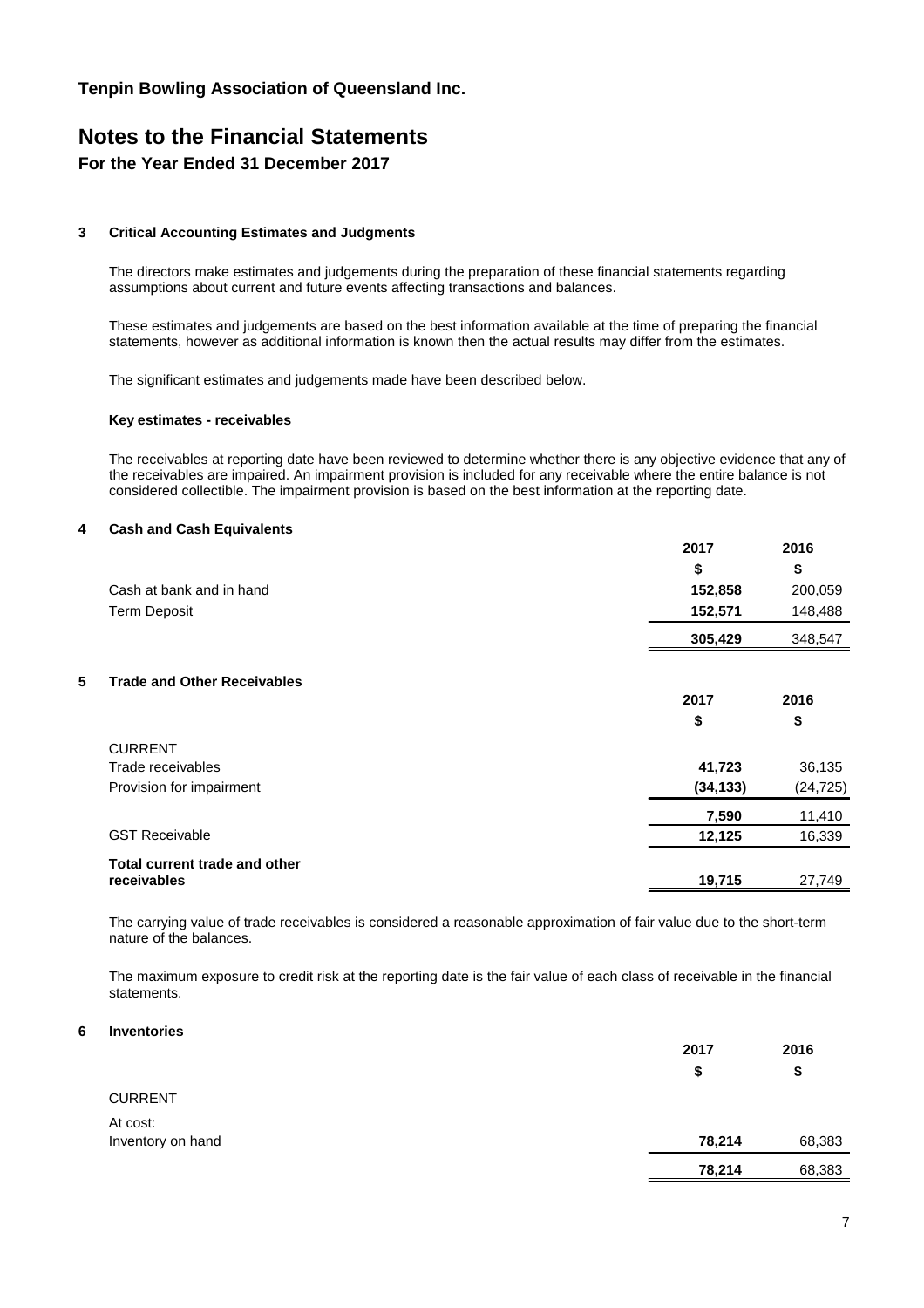# **Notes to the Financial Statements**

**For the Year Ended 31 December 2017**

### **7 Trade and Other Payables**

|                | 2017   | 2016   |
|----------------|--------|--------|
|                | \$     | \$     |
| Current        |        |        |
| Trade payables | 8,195  | 20,650 |
| GST payable    | 28,973 | 13,662 |
| Other payables | 7,628  | 7,503  |
|                | 44,796 | 41,815 |

Trade and other payables are unsecured, non-interest bearing and are normally settled within 30 days. The carrying value of trade and other payables is considered a reasonable approximation of fair value due to the short-term nature of the balances.

### **8 Employee Benefits**

|                            | 2017   | 2016   |
|----------------------------|--------|--------|
|                            | \$     | \$     |
| <b>Current liabilities</b> |        |        |
| Long service leave         | 29,493 | 25,900 |
| Annual leave               | 44,975 | 32,047 |
|                            | 74,468 | 57,947 |
|                            | 2017   | 2016   |
|                            | \$     | \$     |
| Non-current liabilities    |        |        |
| Long service leave         | 6,593  |        |
|                            | 6,593  |        |

# **9 Contingencies**

In the opinion of the Committee of Management, the Association did not have any contingencies at 31 December 2017 (31 December 2016:None).

### **10 Events after the end of the Reporting Period**

No matters or circumstances have arisen since the end of the financial year which significantly affected or may significantly affect the operations of the Association, the results of those operations or the state of affairs of the Association in future financial years.

#### **11 Statutory Information**

The registered office and principal place of business of the company is:

Tenpin Bowling Association of Queensland Inc. Office 2.3 Sportshouse 150 Caxton Street Brisbane QLD 4064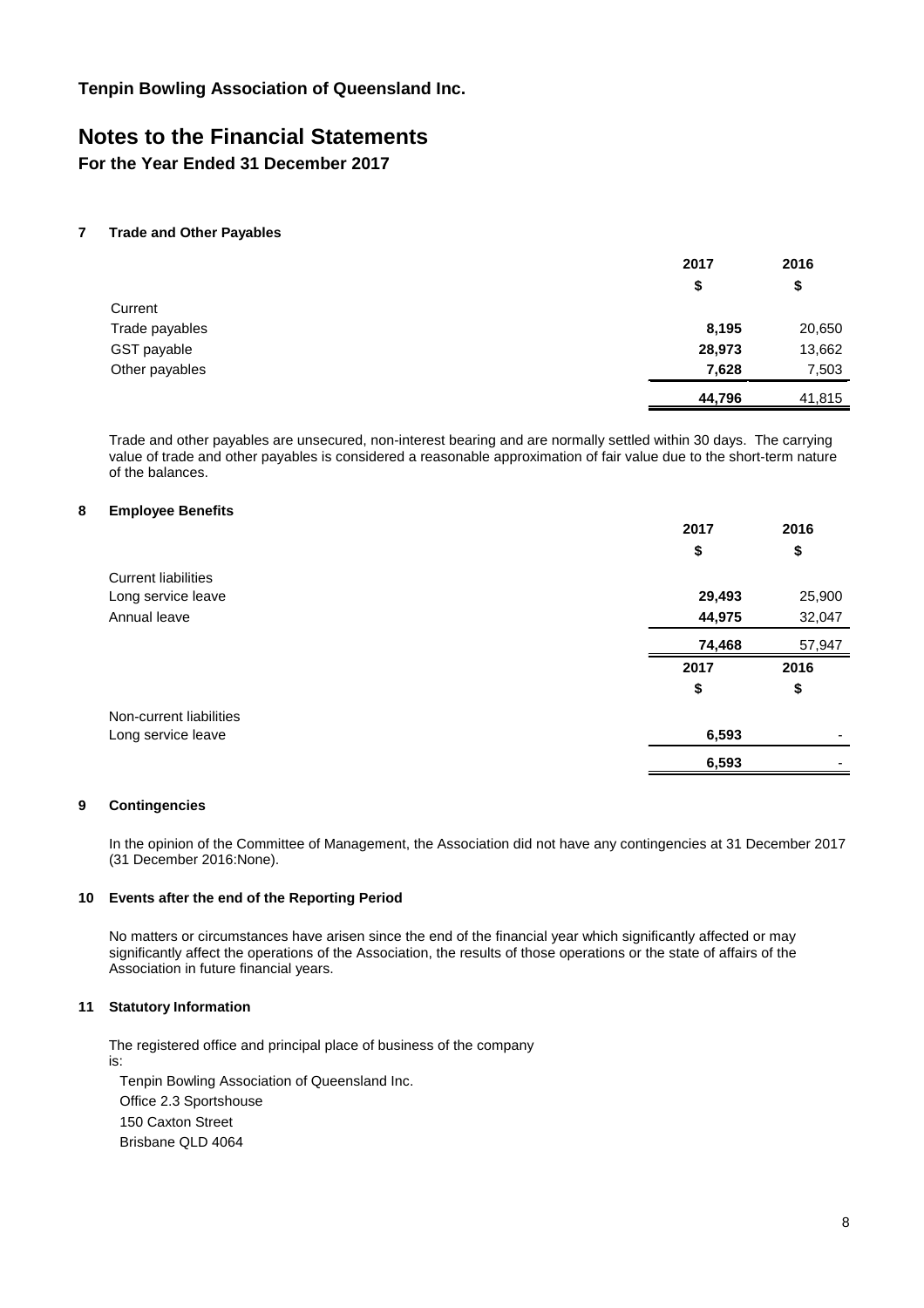# **Statement by Members of the Committee**

The committee has determined that the Association is not a reporting entity and that this special purpose financial report should be prepared in accordance with the accounting policies outlined in Note 2 to the financial s

In the opinion of the committee the financial report as set out on pages 1 to 8:

- $1.$ Presents fairly the financial position of Tenpin Bowling Association of Queensland Inc. as at 31 December 2017 and its performance for the year ended on that date.
- At the date of this statement, there are reasonable grounds to believe that Tenpin Bowling Association of Queensland<br>Inc. will be able to pay its debts as and when they fall due.  $2.$

This statement is made in accordance with a resolution of the committee and is signed for and on behalf of the committee by:

President W.J. M.King

Treasurer ...

Dated  $16.052018$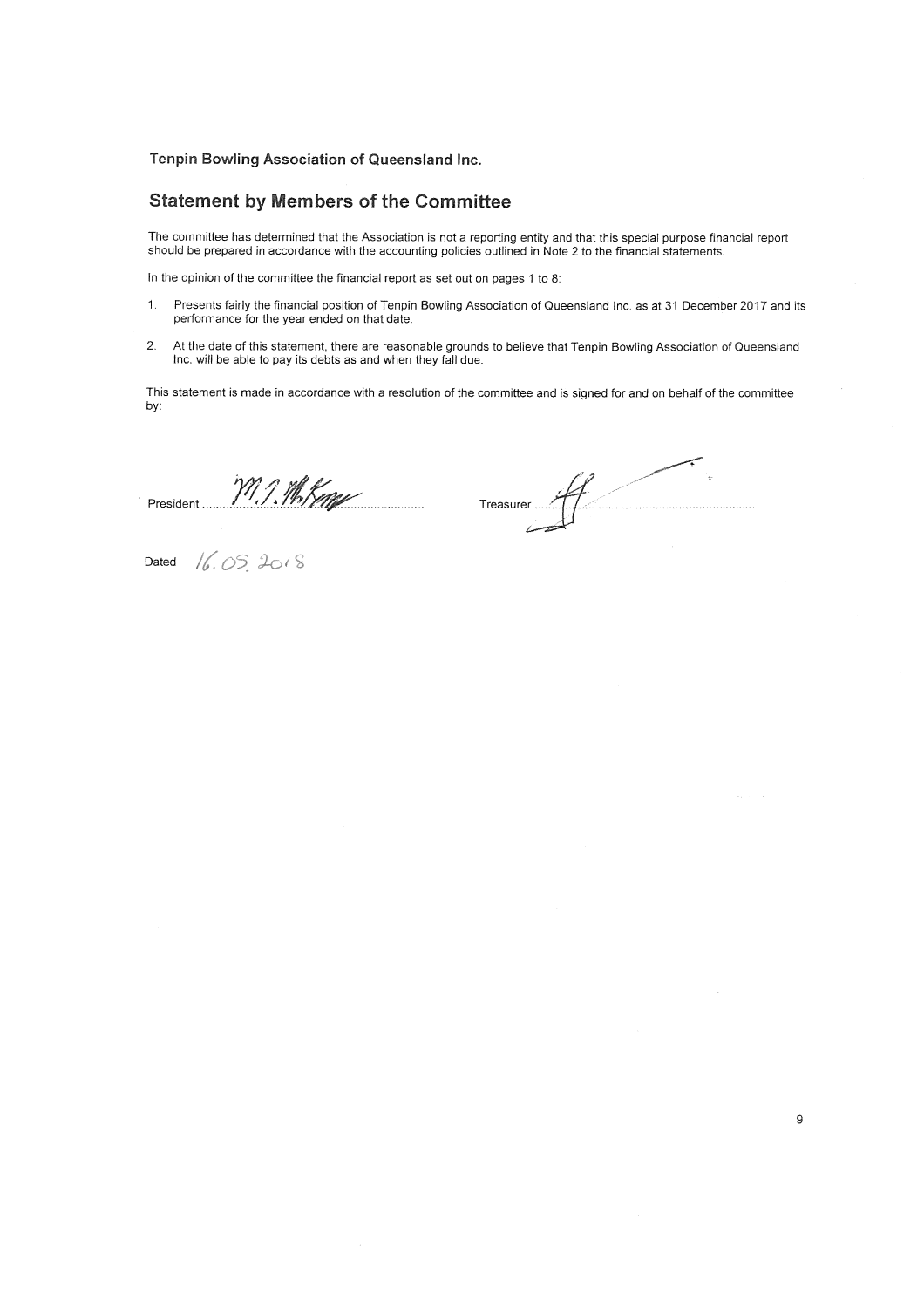

# **INDEPENDENT AUDITOR'S REPORT**

To the Members of Tenpin Bowling Association of Queensland Inc.

#### *Report on the Audit of the Financial Report*

#### *Qualified Opinion*

We have audited the financial report of Tenpin Bowling Association of Queensland Inc, which comprises the statement of financial position as at 31 December 2017, the statement of comprehensive income, statement of changes in equity and statement of cash flows for the year then ended, and notes to the financial statement, including a summary of significant accounting policies, and the Statement by the Members of the Committee.

In our opinion, except for the effects of the matter described in the *Basis of Qualified Opinion* section of our report, the accompanying financial report presents fairly, in all material aspects, the financial position of Tenpin Bowling Association of Queensland Inc as at 31 December 2017, and its financial performance for the year ended then in accordance with Australian Accounting Standards and *Associations Incorporation Act (Qld) 1981* (as amended by the Associations Incorporation and other Legislation Amendment Act (QLD) 2007.

#### *Basis for Qualified Opinion*

The association has determined that it is impracticable to establish control over the collection of cash receipts prior to entry into its financial records. Accordingly, as the evidence available to use regarding tracing revenue (other than membership income and SRQ state funding) amounting to \$396,423 from this source was limited, our audit procedures had to be restricted to the amounts recorded in the financial records. We therefore are unable to express an opinion on whether the recorded revenue (other than membership income and SRQ state funding income) of the association are complete and accurate.

Furthermore, we were unable to verify the completeness, existence and accuracy of inventories (\$78,214) due to the fact that the majority of stock is loaned to local bowling centres and schools and we were not able to satisfy ourselves as to the inventory quantities at these locations.

We conducted our audit in accordance with Australian Auditing Standards. Our responsibilities under those standards are further described in the *Auditor's Responsibilities for the Audit of the Financial Report* section of our report. We are independent of the Association in accordance with the ethical requirements of the Accounting Professional and Ethical Standards Board's *APES 110 Code of Ethics for Professional Accountants (the Code)* that are relevant to our audit of the financial report in Australia.

We believe that the audit evidence we have obtained is sufficient and appropriate to provide a basis for our opinion.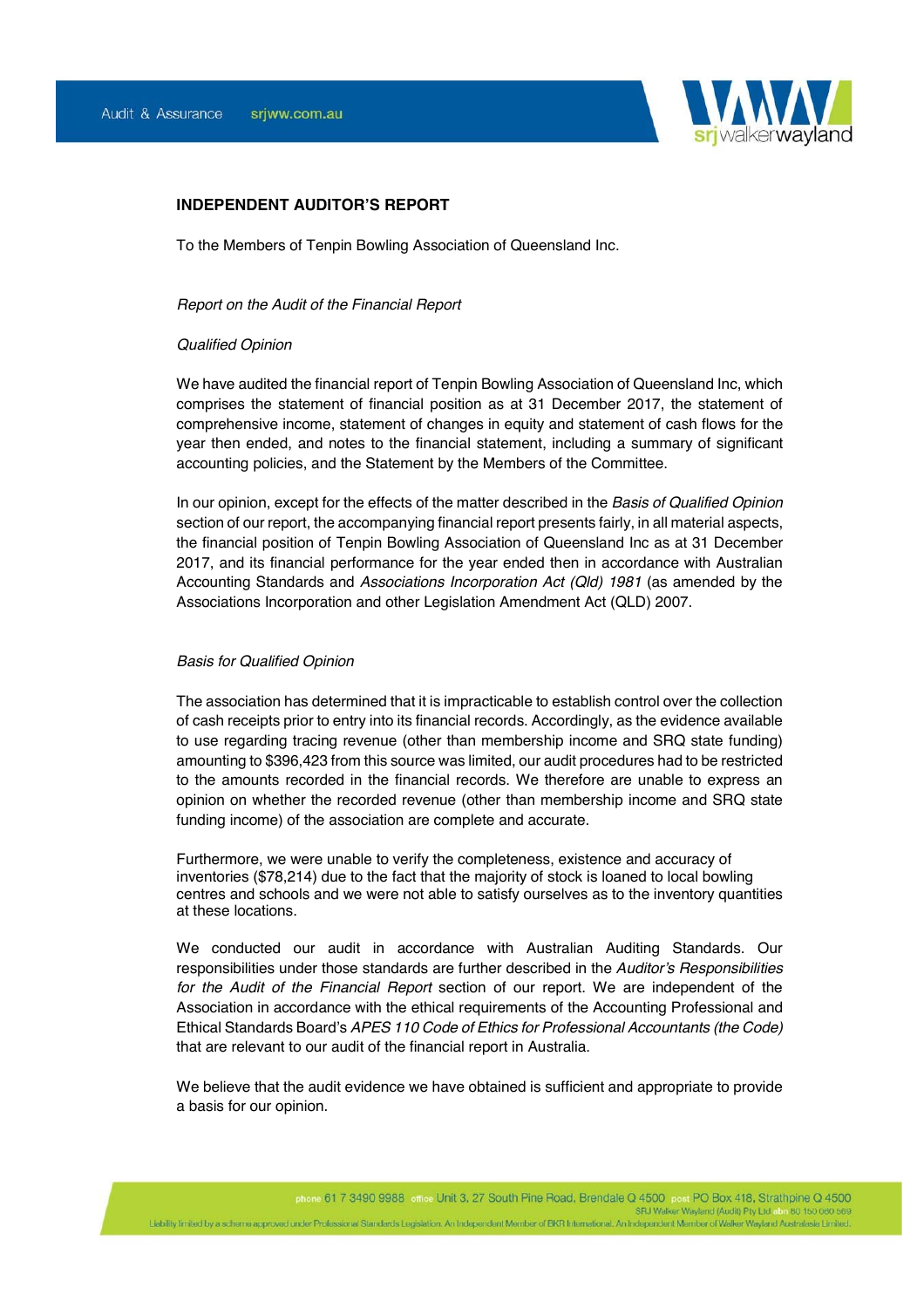

# *Emphasis of Matter – Basis of Accounting*

We draw attention to Note 1 to the financial report, which describes the basis of accounting. The financial report has been prepared to assist Tenpin Bowling Association of Queensland Inc to meet the requirements of the A*ssociations Incorporation Act (Qld) 1981*. As a result, the financial report may not be suitable for another purpose. Our opinion is not modified in respect of this matter.

# *Responsibilities of Management and Those Charged with Governance for the Financial Report*

Management is responsible for the preparation of the financial report that gives a true and fair view and have determined that the basis of preparation described in Note 1 to the financial report is appropriate to meet the requirements of the A*ssociations Incorporation Act (Qld) 1981* and is appropriate to meet the needs of the members. The management's responsibility also includes such internal control as the officers determine is necessary to enable the preparation of the financial report that gives a true and fair view and is free from material misstatement, whether due to fraud or error.

In preparing the financial report, Management is responsible for assessing the Association's ability to continue as a going concern, disclosing as applicable, matters relating to going concern and using the going concern basis of accounting unless Management either intend to liquidate the Association or to cease operations, or have no realistic alternative but to do so.

Management are responsible for overseeing the Association's financial reporting process.

# *Auditor's Responsibilities for the Audit of the Financial Report*

Our objectives are to obtain reasonable assurance about whether the financial report as a whole is free from material misstatement, whether due to fraud or error, and to issue an auditor's report that includes our opinion. Reasonable assurance is a high level assurance, but is not a guarantee that an audit conducted in accordance with the Australian Auditing Standards will always detect a material misstatement when it exists. Misstatements can arise from fraud or error and are considered material if, individually or in the aggregate, they could reasonably be expected to influence the economic decisions of users taken on the basis of the financial report.

As part of an audit in accordance with Australian Auditing Standards, we exercise professional judgement and maintain professional scepticism throughout the audit. We also:

Identify and assess the risks of material misstatement of the financial report, whether due to fraud or error, design and perform audit procedures responsive to those risks, and obtain audit evidence that is sufficient and appropriate to provide a basis for our opinion. The risk of not detecting a material misstatement resulting from fraud is